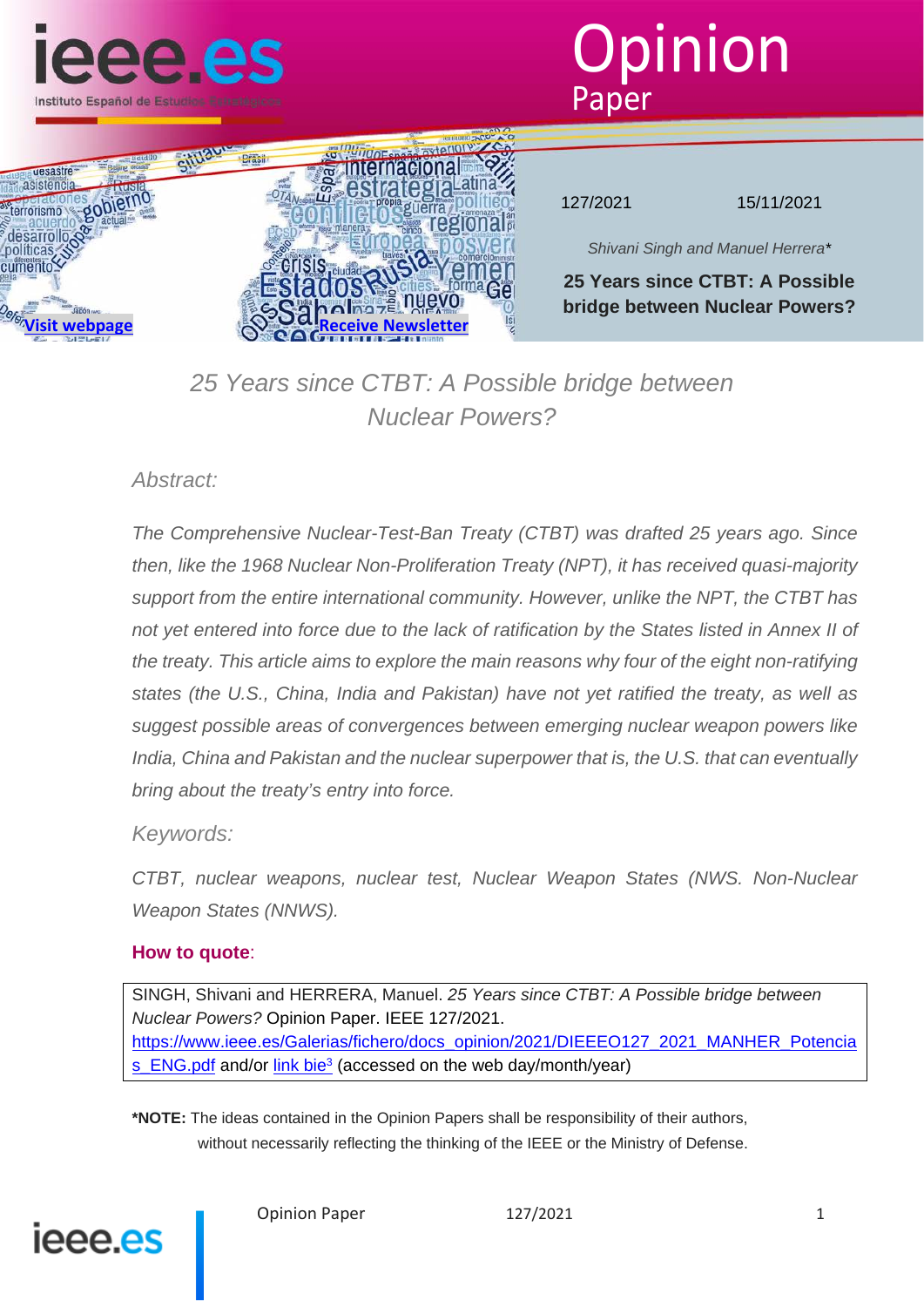

#### **Introduction**

From the first atomic explosion above New Mexico in July 1945 to the underground nuclear test conducted by North Korea in September 2017, nuclear testing, and its prohibition has defined the nuclear age. The result of the international community's response to address the issue of control and prohibition of nuclear tests was the 1996 Comprehensive Nuclear Test Ban Treaty (CTBT).

While 185 countries have signed and 170 have ratified the CTBT as of September 2021, eight of the 44 states that must do so according to the Annex 2 of the treaty for it to enter into force have not, those states being- China, Egypt, Israel, The United States, North Korea, India and Pakistan. However, despite its non-entry into force, the treaty holds great international legitimacy (Comoros and Cuba being the latest party states to the treaty)<sup>[1](#page-1-0)[2](#page-1-1)</sup> in terms of upholding the norm against nuclear testing and by those means, maintaining nuclear security and stability.

Nevertheless, two decades after its drafting, the treaty remains in legal and political limbo because the requirements for the treaty's entry into force have not been met<sup>[3](#page-1-2)</sup>. However, this does not strip it of its force as an element of customary international law or alter the will of other signatories to see it enter into force. In fact, many states, including the recognized nuclear weapon states that still have not ratified the treaty, are following its main obligations by maintaining a voluntary moratorium on explosive nuclear testing and providing financial support as well as technical expertise to the CTBT Organization (CTBTO)[4,](#page-1-3) the CTBTO's International Monitoring System (IMS). In this sense, the CTBT has played a crucial role in the development of a robust global norm against nuclear testing for 25 years since its conclusion.

<span id="page-1-3"></span><span id="page-1-2"></span><span id="page-1-1"></span><sup>&</sup>lt;sup>4</sup> It should be noted that the CTBTO is not yet an international organisation stricto sensu, but a Preparatory Commission for a future international organisation, which will only come into being once the Comprehensive Nuclear-Test-Ban Treaty has been ratified by the 44 States whose ratification is mandatory under Annex II for the treaty's entry into force.



<span id="page-1-0"></span><sup>1</sup> "COMOROS BECOMES 170TH STATE TO RATIFY THE CTBT", Comprehensive Test Ban Treaty Organization. Available at: [https://www.ctbto.org/press-centre/press-releases/2021/comoros-becomes-](https://www.ctbto.org/press-centre/press-releases/2021/comoros-becomes-170th-state-to-ratify-the-ctbt/)[170th-state-to-ratify-the-ctbt/](https://www.ctbto.org/press-centre/press-releases/2021/comoros-becomes-170th-state-to-ratify-the-ctbt/)

<sup>2</sup> "CUBA JOINS THE COMPREHENSIVE NUCLEAR-TEST-BAN TREATY", *Comprehensive Test Ban Treaty Organization*. Available at: [https://www.ctbto.org/press-centre/news-stories/2021/cuba-joins-the](https://www.ctbto.org/press-centre/news-stories/2021/cuba-joins-the-comprehensive-nuclear-test-ban-treaty/)[comprehensive-nuclear-test-ban-treaty/](https://www.ctbto.org/press-centre/news-stories/2021/cuba-joins-the-comprehensive-nuclear-test-ban-treaty/)

<sup>&</sup>lt;sup>3</sup> For more information you can visit the link: [1994-96: Entry inthttps://www.ctbto.org/the-treaty/1993-1996](https://www.ctbto.org/the-treaty/1993-1996-treaty-negotiations/1994-96-entry-into-force-formula/) [treaty-negotiations/1994-96-entry-into-force-formula/o force formula: CTBTO Preparatory Commission](https://www.ctbto.org/the-treaty/1993-1996-treaty-negotiations/1994-96-entry-into-force-formula/)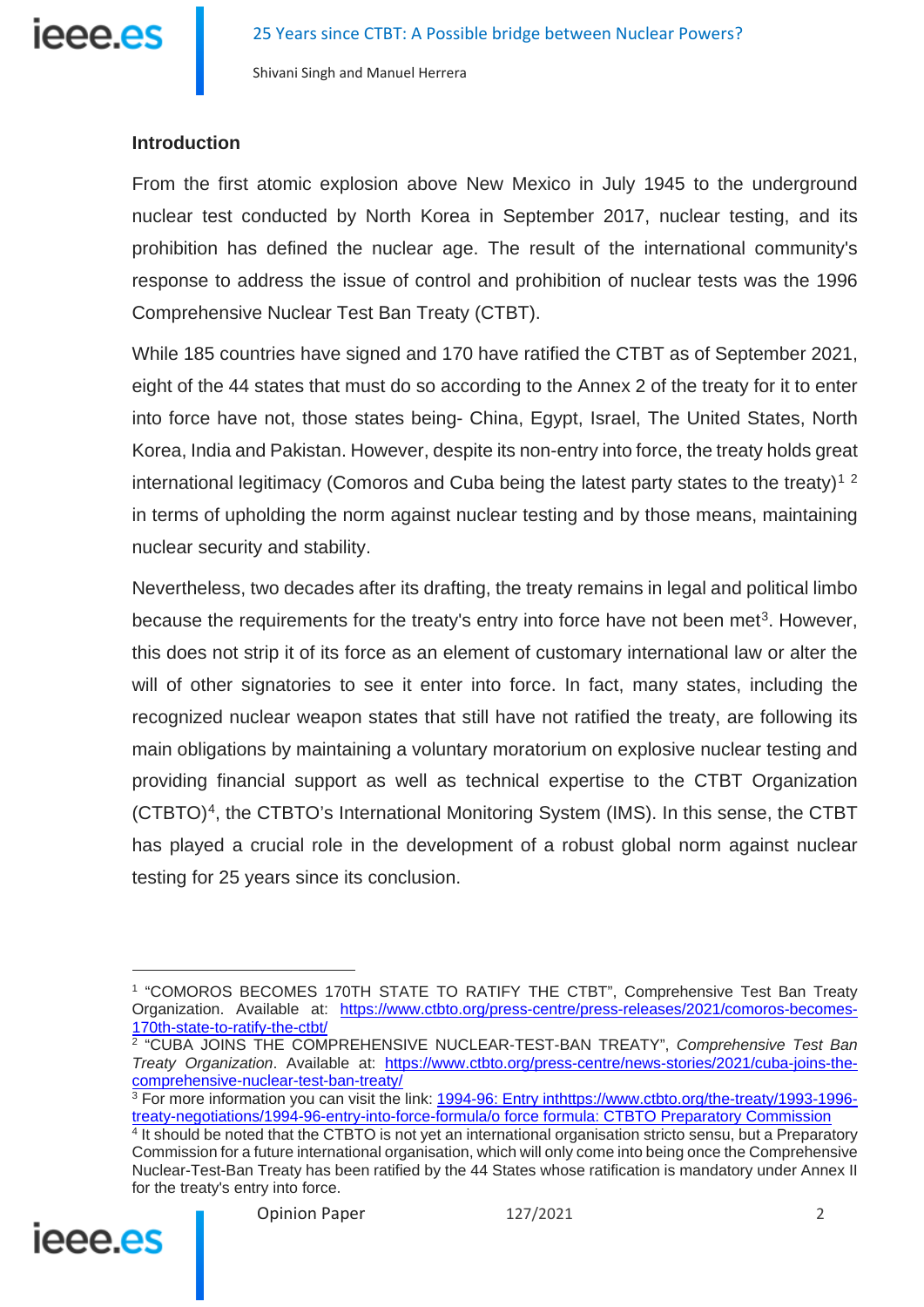

One cannot deny the deteriorating international security situation marked by certain challenges like North Korea's nuclear weapons programme, the unravelling of the Joint Comprehensive Plan of Action (JCPOA) and the increasing trend towards an arms race derived in part from the termination of the Intermediate-Range Nuclear Forces Treaty (INF Treaty). CTBT remains an important and useful tool to help address these pressing threats. In this sense, the treaty and its global monitoring system provides opportunities to build trust and confidence, reduce uncertainty, and strengthen norms and values shared by state parties.

While there are many issues —technical and political— that need to be addressed for the treaty's entry into force, the biggest challenges remain the divide between nuclear superpowers like the U.S. and emerging nuclear Third World states like India, Pakistan and to a certain extent, China, and the inability of these two camps to come together to a workable solution. The treaty is often seen by non-recognized nuclear weapon states such as India and Pakistan as a discriminatory instrument of superpower domination in the global nuclear order, and by recognized nuclear weapon states as an agreement that jeopardizes their security and ability to effectively exercise nuclear deterrence. However, the CTBT is the only treaty where a possible compromise between the different nuclear powers can be envisioned owing to its universality.

This commentary aims to highlight the points of convergence between the United States, China, India, and Pakistan whose ratification is mandatory for the treaty to enter into force. Our purpose is to shed light on how the treaty might act as a bridge between both the recognized and unrecognized nuclear weapon states, and how addressing this crucial deterrent could possibly lead to its entry into force.

## **CTBT: Origin and materialization**

The CTBT dates its history back to mid-1950s as an aftermath of the massive nuclear testing that was undertaken at the time by the U.S and USSR. As a result of widespread campaigns against nuclear testing in 1954, two states —India and Japan— separately, called for a total ban on nuclear testing, a demand that was seen as a first step toward nuclear disarmament.

In 1963, in the wake of the Cuban Missile Crisis, the Soviet Union, the United States and



Opinion Paper 127/2021 3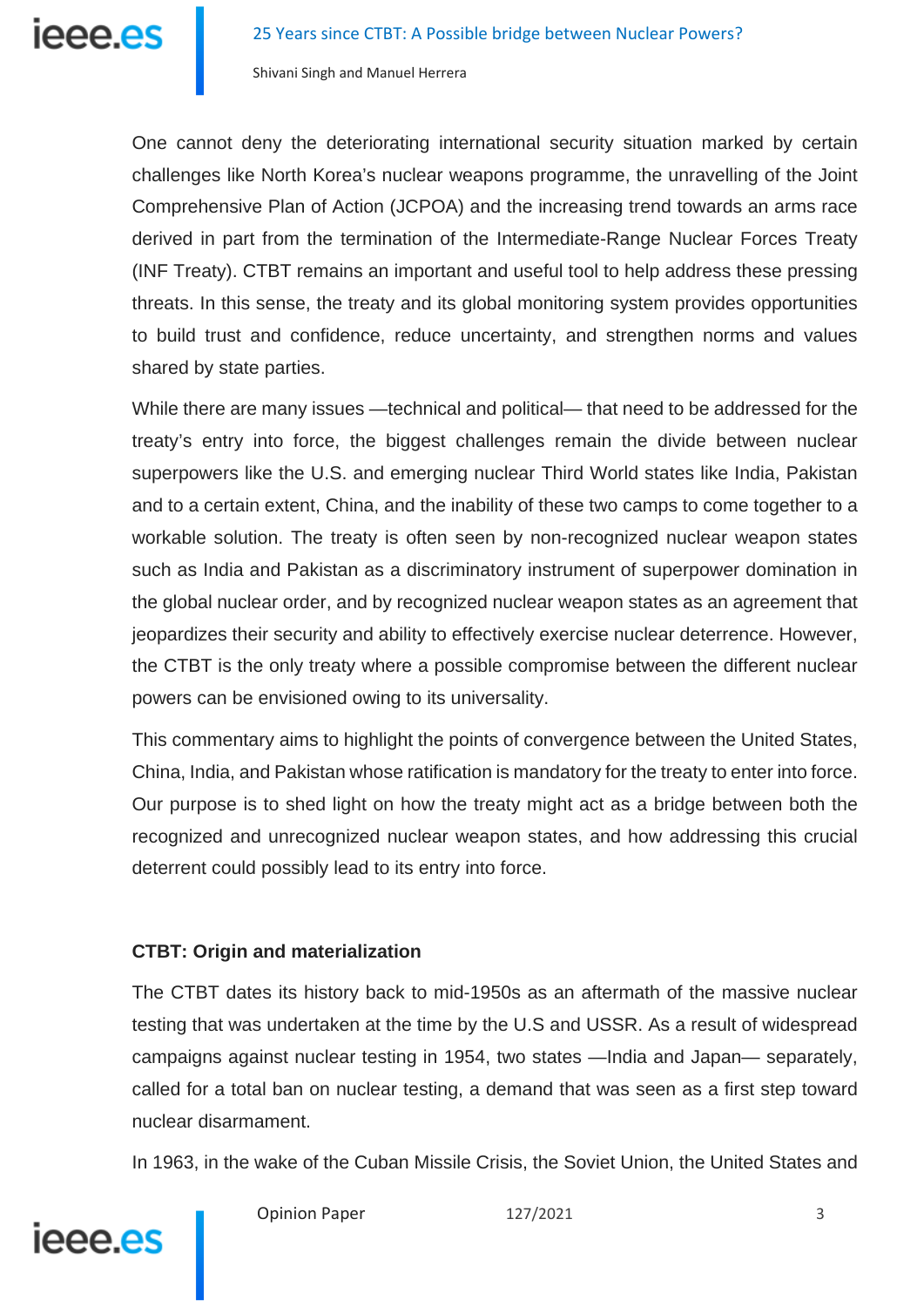

the United Kingdom managed to agree on a Partial Test Ban Treaty (PTBT), which banned nuclear testing in the atmosphere, under water and in outer space, and hence halted the most visible and dangerous explosions.

Following from that, 1968 Treaty on the Non-Proliferation of Nuclear Weapons (NPT)<sup>[5](#page-3-0)</sup> prohibited, among other commitments, the development of nuclear weapons by the nonnuclear-weapon states (NNWS). However, nuclear testing by the five nuclear-weapon states as identified in the treaty, also known as the P-5 (China, France, Russia, the United Kingdom, and the United States) continued, mostly underground.

Twenty years after the NPT entered into force, and more than 2,000 nuclear tests later, the CTBT was put on the negotiating table in the early 1990s. The main purpose by this time was to cap nuclear weapons development by the P-5 and apply additional constraints on three states outside the NPT with *de facto* nuclear weapons status (India, Israel, and Pakistan).

By the time negotiations on the CTBT opened in the Conference on Disarmament (CD) on 25 January 1994, the dynamics among the key negotiating states illustrated not only different views on the value of a test ban but competing motivations for and against nuclear disarmament. Those in favour of a test ban argued that it would contribute to preventing the development of new and destabilizing weapon systems, protect against further environmental damage, curb proliferation and contribute to the process of disarmament. Those that sought to prevent a test ban, in contrast, opposed the CTBT on grounds that it would close off options to develop or modernize nuclear arsenals and might impair the ability of the laboratories to maintain the safety and credibility of existing nuclear warheads<sup>6</sup>.

Three years later, after intense negotiations, the CTBT was overwhelmingly adopted by the UN General Assembly. On 24 September 1996, it was opened for signature. and, by 7 March 1997, when the treaty was handed over to Vienna —the host city for the Comprehensive Nuclear— Test-Ban Treaty Organization (CTBTO), 142 states had signed it<sup>7</sup>.

<sup>6</sup> JOHNSON, Rebecca "Unfinished Business: The Negotiation of the CTBT and the End of Nuclear Testing" United Nations Institute for Disarmament Research, 2009.



<span id="page-3-2"></span><span id="page-3-1"></span><span id="page-3-0"></span>

<sup>5</sup> "TREATY ON THE NON-PROLIFERATION OF NUCLEAR WEAPONS", *United Nations Office for Disarmament Affairs*. Available at: <https://www.un.org/disarmament/wmd/nuclear/npt/text/>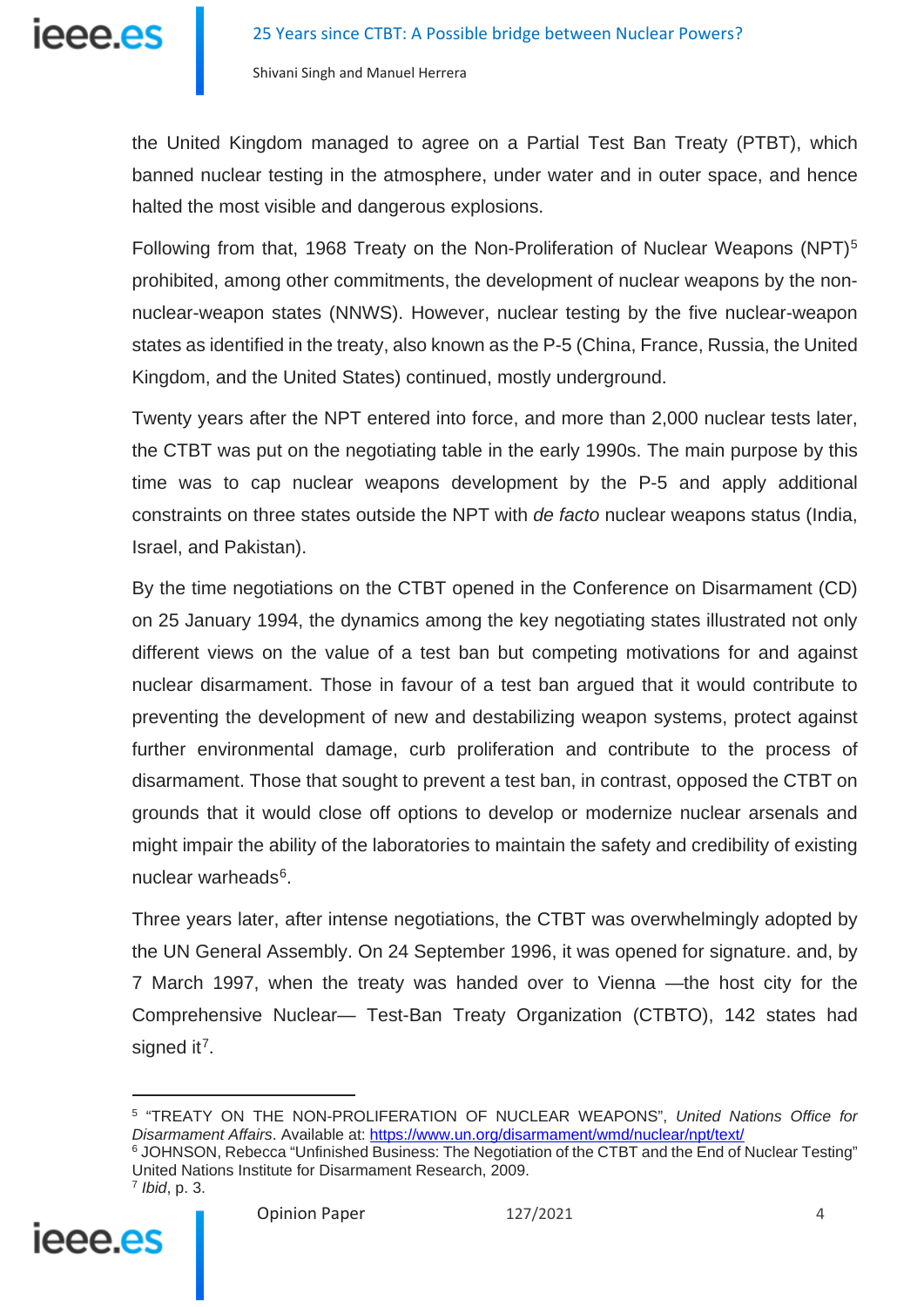

Of the nuclear weapon states recognized by the NPT, only three have ratified the CTBT. France and the United Kingdom ratified the treaty together in 1998, and Russia ratified before the NPT Review Conference in 2000<sup>8</sup>. In the United States, however, ratification by the Senate failed in 1999 due to internal political landscape and the difference of opinion between republicans and democrats<sup>[9](#page-4-1)</sup>. China continues to express support for the treaty but has not yet ratified it. India and Pakistan are yet to sign.

The continued reluctance to join the CTBT by the states mentioned above presents a set of challenges that the international community is faced with today, one of them being the rise of Third World nuclear weapon powers and their challenge to the hegemonic global nuclear order. It is thus important to dissect the reasons for the reluctance of these states to join the treaty and the positions of each of the states with respect to the CTBT.

#### **Positions of Nuclear Powers on CTBT**

The negotiations on CTBT need to be seen in conjunction with the negotiations on NPT to comprehensively understand the traditional positions of Third World emerging nuclear powers like India, Pakistan and to a certain extent China on one hand and the U.S. on the other and how have these positions changed (if at all) over the last few decades.

The main tension that undergirds most of the concerns of the Third World states regarding the CTBT text is the discrimination and unfair treatment which is seen by many of these states as a continuation of exclusionary policies practiced by the global nuclear order since the negotiation of the NPT. These include concerns regarding the sovereignty, lack of concrete disarmament and arms control measures, and the entry-into-force clause, amongst others. These will be discussed in the following sections in respect with the cases of India, China, Pakistan, and the U.S.

## *India's Position*

India has been an ardent supporter of a nuclear test ban as was evidenced in 1964 when Prime Minister Jawaharlal Nehru called for a comprehensive treaty banning all nuclear

 $\overline{a}$ 

<span id="page-4-1"></span><span id="page-4-0"></span>

Opinion Paper 127/2021 5

<sup>8</sup> *Ibid*, p. 4. <sup>9</sup> *Ibid*, p. 4.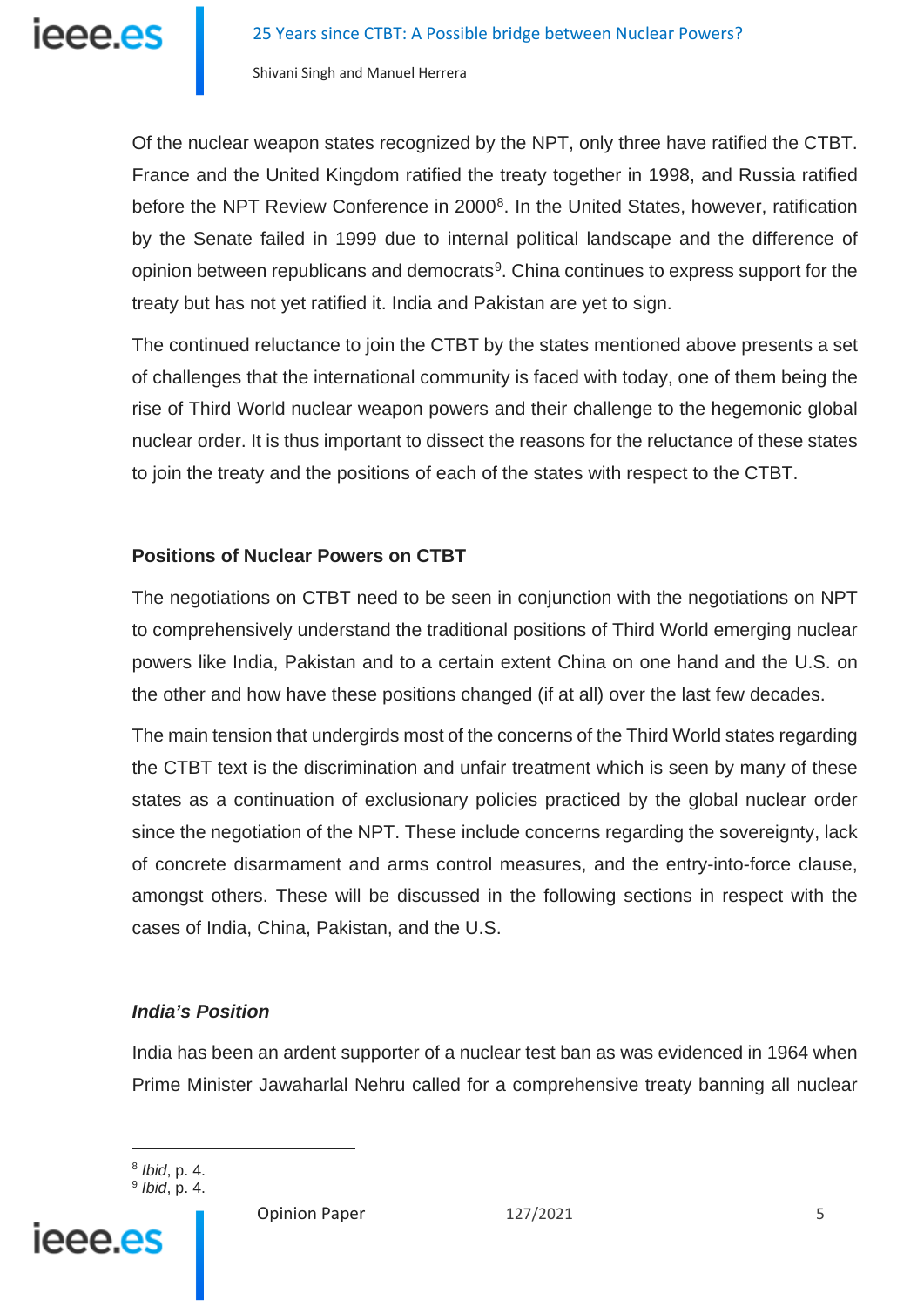

test explosions. For the initial four decades when the CTBT was in its nascent stage, India advocated for its early signature and ratification by means of a concerted effort by the international community. However, India had serious concerns regarding the text of the treaty, fearing that it was a mere adjunct to the NPT and ultimately refused to sign.

The primary concern was the failure of the draft text to include any measures on nuclear disarmament or arms control. India had wanted a time-bound framework towards nuclear disarmament and a commitment from the nuclear weapons states to come up with a workable solution for complete and verifiable elimination of nuclear weapons. Seeing as the NPT failed to bring in any substantial call for action for universal disarmament in 1960- 70s, the CTBT proved to be yet another disappointment<sup>[10](#page-5-0)</sup>. Another point of contention was the Annex II clause which made the treaty's entry-into-force contingent upon the signature and ratification by 44 states which included India<sup>11</sup>. This re-enforced the discrimination and unequal treatment that India and other like countries were meted out during the NPT negotiations. There were also concerns regarding the intrusive verification measures and India possibly losing its technical and political autonomy in the process<sup>12</sup>. It can't be denied that at the time of negotiations, India was well on the path to its second and to-be-most definitive nuclear test and could have used all these hurdles to buy time. This created a large domestic opposition to the deal with domestic pressures ultimately translating into international nuclear decision making when India decided to not sign the treaty.

## *Pakistan's Position*

Pakistan's position on almost all international nuclear-related agreements and treaties has been reactionary to India's actions at the global nuclear order and CTBT is no exception<sup>13</sup>. Like India, Pakistan began by supporting the call for a ban on all nuclear tests. As a result, Pakistan supported India's standstill agreement on nuclear tests in the UN General Assembly in 1954<sup>[14](#page-5-4)</sup>. In the 1950s, it also supported nuclear test ban

<span id="page-5-4"></span><span id="page-5-3"></span><span id="page-5-2"></span><span id="page-5-1"></span><span id="page-5-0"></span><sup>&</sup>lt;sup>13</sup> CHAKMA, Bhumitra, "The NPT, the CTBT and Pakistan: Explaining the Non-adherence Posture of a De Facto Nuclear State" Asian Security, vol 1(3), p. 270. 2005 <sup>14</sup> *Ibid*, p. 274.



<sup>10</sup> GOPALASWAMY, Bharath. "India and Comprehensive Nuclear-Test-Ban Treaty: To Sign or Not to Sign? *SIPRI Policy Brief*, 2010. Available at: <https://www.sipri.org/sites/default/files/SIPRIPB1001.pdf>

<sup>&</sup>lt;sup>11</sup> Comprehensive Test Ban Treaty, Annex 2 which mentions the list of states

<sup>12</sup> GOPALASWAMY, *op cit.*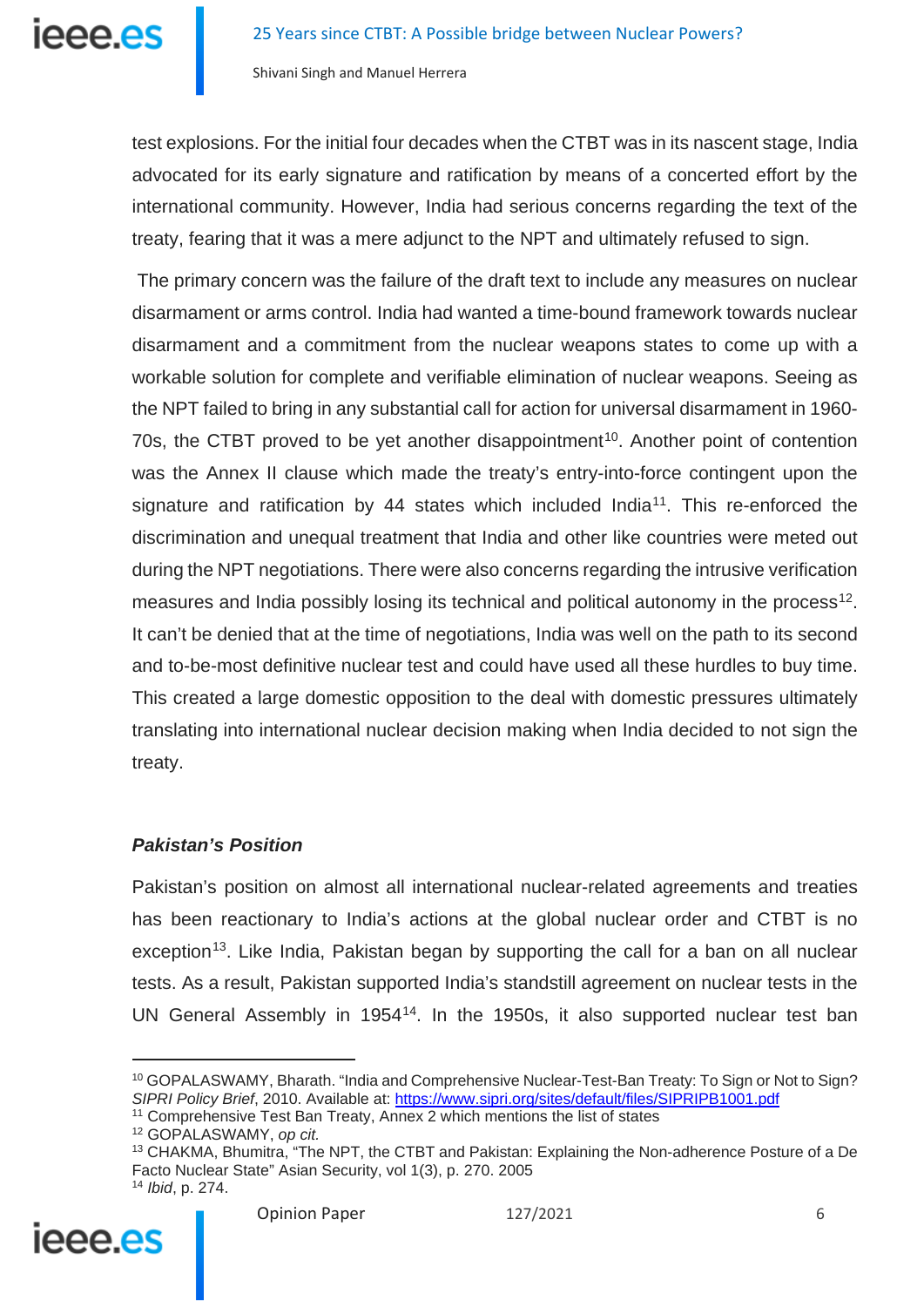

proposals like Colombo Plan Conference, 1954 and Bandung Afro-Asia Conference, 1955. Pakistan supported close to *ten resolutions at the UN for a nuclear test ban treaty between 1984 and 1986. Further, Pakistan supported a regional test ban treaty in 1987*[15](#page-6-0)*.*

However, it had a few concerns that it felt were not addressed in the CTBT negotiations. These included the loophole in the treaty text for allowing sub-critical<sup>[16](#page-6-1)</sup> and computer simulation tests. It was also deeply concerned about the intrusive verification measures that the treaty put in place<sup>[17](#page-6-2)</sup>. More than preventing other states like India from acquiring nuclear weapon capabilities, Pakistan was more concerned about the CTBT arresting its nuclear capabilities especially because it wanted to keep the nuclear option open following India's lead.

However, the most important and ultimate deterrent to Pakistan not signing the treaty remained India's nuclear ambitions and Pakistan made this abundantly clear on numerous occasions. Getting a wind of India's plans to test, Pakistan insisted that *The CTBT without India would be meaningless in South Asia*[18](#page-6-3). Some experts argue that making its signature to the treaty contingent upon India was just a ruse to divert the attention from itself and put pressure on India to sign while Pakistan continued to work on building its nuclear deterrent in the background. This is the reason why despite supporting the final draft of the treaty, Pakistan refused to sign the treaty in 1996. Today, Pakistan occupies an 'observer' status at the CTBTO, however till date, Pakistan's position on CTBT remains highly reactive to India's stance.

#### *China's Position*

China, unlike India and Pakistan which haven't signed the treaty, has signed but is yet to ratify the CTBT. China's case is a peculiar one since its trajectory regarding most nuclearrelated treaties and agreements has been quite opposite to that of India and Pakistan. After a decade or two of opposing the international nuclear arms control and nonproliferation efforts, China started engaging with the nuclear order in a much greater

<span id="page-6-3"></span><span id="page-6-2"></span><span id="page-6-1"></span><span id="page-6-0"></span><sup>18</sup> *Ibid*, p. 276.



<sup>15</sup> *Ibid*, p. 275.

 $16$  Sub-critical tests are all kinds of tests with nuclear materials and possibly high explosives that purposely do not produce any yield. The name refers to the failure to create a critical mass of fissile material. They are the only type of tests permitted under the interpretation of the Comprehensive Nuclear-Test-Ban Treaty tacitly agreed by the major atomic powers.

<sup>17</sup> CHAKMA, Bhumitra, *op cit.*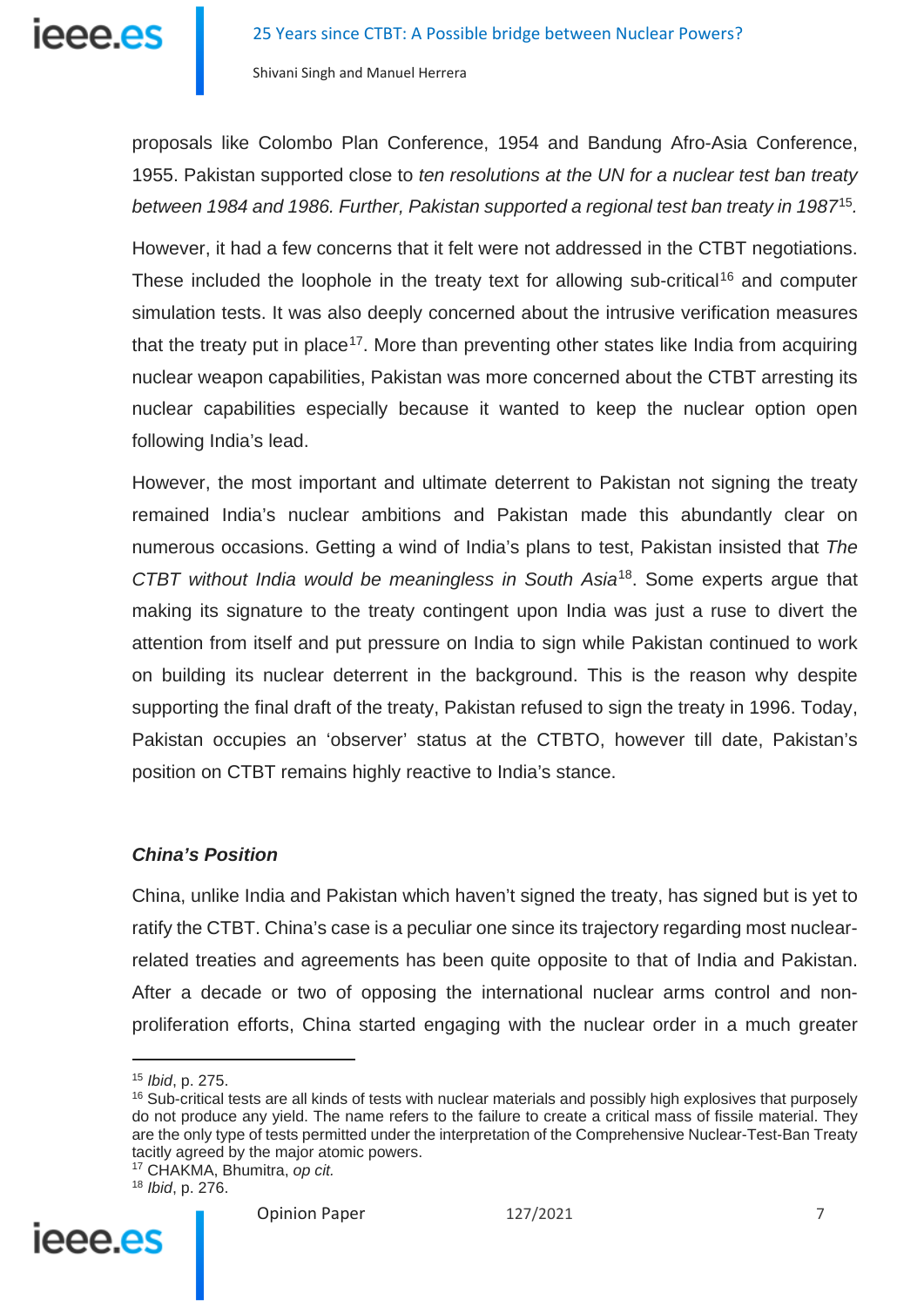

capacity since 1980s and 1990s.

In the initial phase of CTBT negotiations, China voiced its concerns about de-linking the goal of disarmament from arms control, non-proliferation, and test bans. It believed that for any concrete progress to take place, it was important for the superpowers to realize their special responsibility towards disarmament first. Concerning CTBT, China had primarily four primary demands as a pre-requisite to signing the CTBT.

The first of these demands was to expand the scope of the CTBT to include Peaceful Nuclear Explosions (PNE). China stressed that CTB should allow for the latter subject to stringent verification procedures<sup>19</sup>. The second point of contention, in line with India and Pakistan's positions was the verification regime which included- International Monitoring System (IMS), consultation and clarification, on-site inspections (OSI), and confidence building measures<sup>[20](#page-7-1)</sup>. China's concern was mainly regarding the level of intrusion by OSI and that conflicting with state sovereignty. The third issue was with the list of Annex II countries as it did not want to be included in that list. Finally, China wanted all nuclear weapons and nuclear-capable states to pledge No-First Use (NFU). However, China became flexible on most of its demands later in the negotiations and finally signed the treaty<sup>[21](#page-7-2)</sup>. Although China blames domestic bureaucratic procedures as the reason for the failure to ratify the treaty so far, it is anyone's guess that the real reason is the U.S' failure to ratify.

## *U.S.' Position*

The U.S. has had a complicated relationship with the CTBT as various U.S. administrations have had different stance on the issue. The U.S. being one of the first proponents and signatories of the treaty is yet to ratify it. There were both domestic and international factors at play that have prevented the ratification of the treaty by the U.S. Domestically, the treaty had failed to achieve a majority vote in the U.S. Senate on essentially three accounts.

Firstly, the CTBT text as it was passed for signature did not seem to contain enough

<span id="page-7-2"></span><span id="page-7-1"></span><span id="page-7-0"></span><sup>19</sup> JOHNSON, Rebecca "A Comprehensive Test Ban Treaty: The Endgame" ACRONYM (8), p. 4. 1996 <sup>20</sup> CHA, Chang Hoon. "Beyond Anti-Hegemonism to Security Regime: China's Perspectives, Institutions and Engagement in the Comprehensive Test Ban Treaty" University of Warwick*,* PhD Thesis, p. 238. 2002 <sup>21</sup> JOHNSON, Rebecca 2009, *op cit* p.5

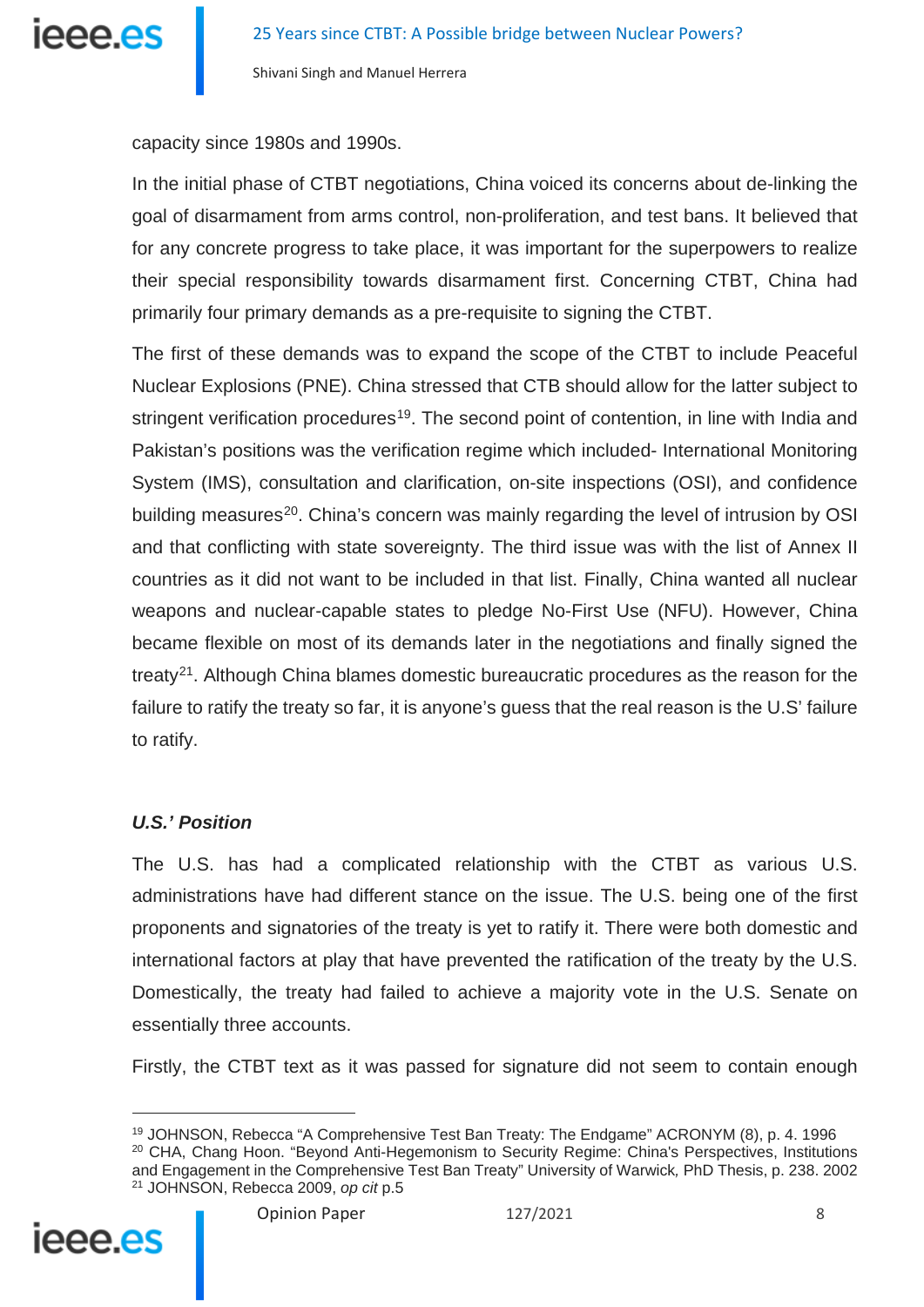

robust verification tools and measures to detect all nuclear tests. The International Monitoring System (IMS) to be instituted under CTBT was understood to lack the ability to catch instances of cheating like conducting explosions in an 'underground cavity'<sup>[22](#page-8-0)</sup>.

Second, the U.S. was concerned about failing to keep up with the advancements in nuclear technology and weapon systems without being able to credibly test and hence, the U.S. did not want to completely give up the option of testing.

Third, the U.S. was certain that other states would not ratify the treaty and hence, even if the U.S ratified and kept its end of the bargain, that wouldn't prevent other states from flagrantly flouting their obligations. This was realized especially considering the 1998 nuclear tests conducted by India and Pakistan which further pushed back any hope of the U.S. ratifying the treaty. There were some additional reasons like the convoluted language in the treaty on what exactly constituted a 'nuclear explosion' that is whether the threshold for testing meant a 'zero-yield' or 'minimum detectable yield'. As of now, in addition to the domestic-political hurdles, international factors like the growing assertiveness of China regionally and globally and concerns around Russia violating the CTBT obligations by conducting a low-yield test remain very real challenges to the U.S. ratification of the CTBT.

## **CTBT as the Middle-Ground between Nuclear Powers?**

Most of the concerns of both the camps (recognized and non-recognized nuclear states) regarding the CTBT rest on the complex nuclear deterrence dynamics between the four states. The primary con that both the sides see of signing the CTBT is giving up the possibility to test indefinitely and as a result, not being able to maintain a credible and updated nuclear deterrent. However, the treaty in its current form does not cover computer-simulated tests and allows for *experiments using simulants to replace nuclear materials*[23](#page-8-1)*.* This means that all such experiments are permitted under all interpretations of the CTBT.

<span id="page-8-1"></span><span id="page-8-0"></span><sup>&</sup>lt;sup>23</sup> ZIMMERMAN, Peter D. and DORN, David W. "Computer Simulation and the Comprehensive Test ban Treaty", *Defense Horizons*, No. 17, Center for Technology and National Security Policy, National Defense University, p.3. 2002. Available at: <https://www.files.ethz.ch/isn/135139/DH17.pdf>



<sup>&</sup>lt;sup>22</sup> LARIOUX, Alais "The U.S. Debate on the Ratification of the Comprehensive Nuclear-Test-Ban Treaty" Peace Research Center Hague, p.5. 2021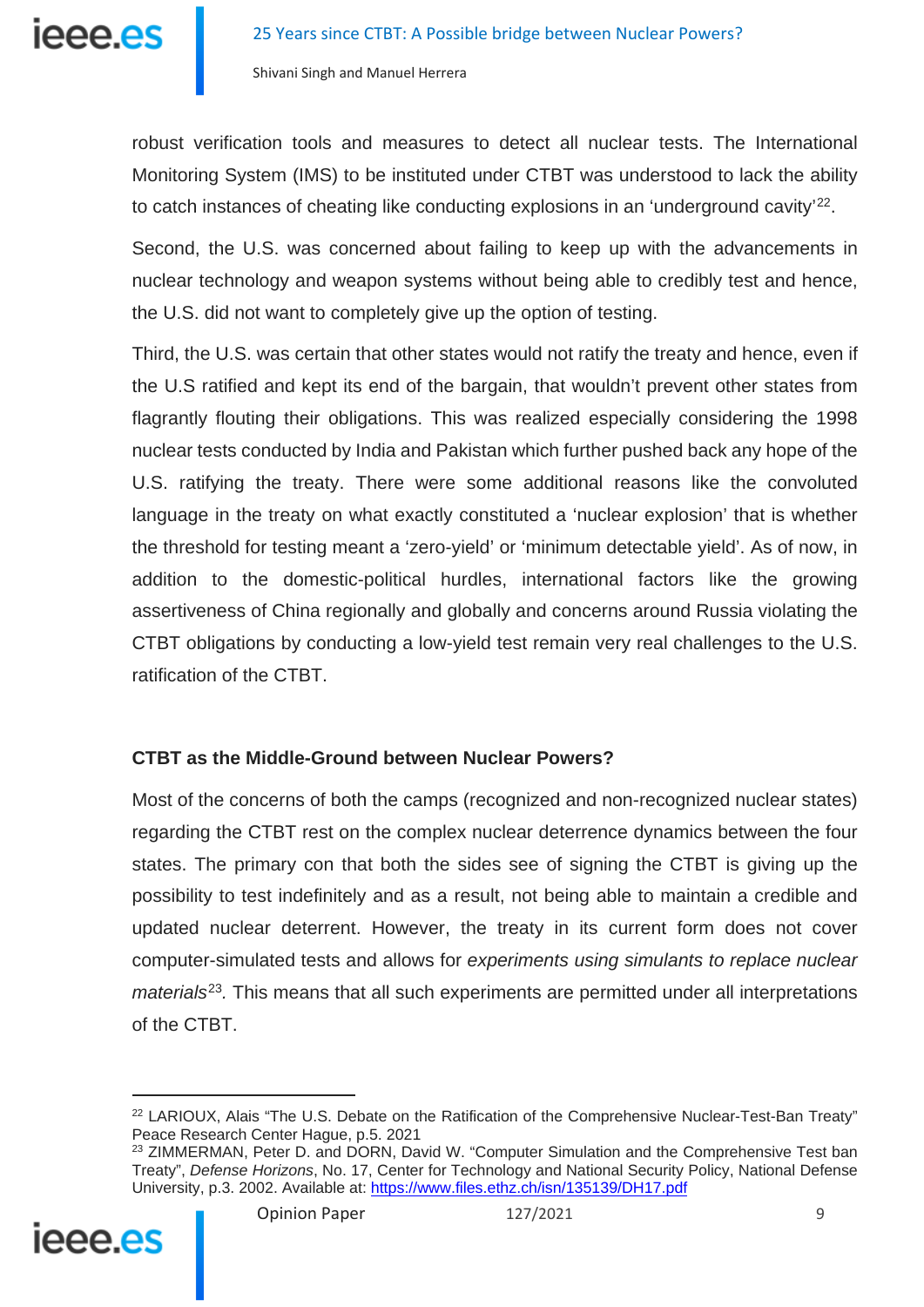The U.S' stockpile stewardship program, launched in the 1995 *aims to prove the safety*  and reliability of U.S. nuclear weapons without nuclear explosive testing by means of predictive modelling. These tests have been helpful in *refurbishing, remanufacturing, or replacing weapons as needs arise*[24.](#page-9-0) Similarly, India established computer simulation ability *to predict he yields of nuclear explosives whose designs are related to the designs of explosives used in this test*[25](#page-9-1). The option of conducting sub-critical tests has been considered seriously by most nuclear weapon powers and has been put into practice by some like the U.S. and Russia. It is true that the U.S has an advantage over nuclear powers like India, Pakistan, and China in terms of advanced technology, expertise and know-how required to conduct computer-simulated tests. Nonetheless, the latter states have shown real possibility and ability to use that option, if need be $^{26}$  $^{26}$  $^{26}$ .

While critics of the CTBT point out that the exclusion of sub-critical tests makes the treaty unreliable and prone to cheating, the very same argument could be used instead, to encourage the above states to join the treaty as they are able to retain their ability to test notionally. At the same time, it is highly unlikely that any of these states would consider testing anyway given the strong taboo against nuclear testing, which could cost them their position and legitimacy in the global nuclear order. More so, once the U.S (which is operationally and technologically in a better position to conduct computer-simulated tests) joins the treaty, it would encourage China and by extension, India, and Pakistan to get on board, thereby normatively reducing the trust deficit, increasing good faith and arresting the possibility of nuclear tests. Hence, a middle ground can be struck.

Pros of the U.S. joining the CTBT are as follows:

- 1. Since the U.S has already declared a unilateral moratorium on nuclear testing, it has nothing to lose from ratifying the treaty.
- 2. Joining the treaty would enhance its overall nuclear non-proliferation goals through robust-hybrid verification measures including both the National Technical Means (NTM) and International Monitoring System (IMS).

<span id="page-9-2"></span><span id="page-9-1"></span><span id="page-9-0"></span><sup>26</sup> RAJEN, Gaurav. "Sub-Critical Nuclear Tests: An Option for India", *The Nonproliferation Review*. 2003. Available at: <https://www.nonproliferation.org/wp-content/uploads/npr/103raj.pdf>



<sup>&</sup>lt;sup>24</sup> Stockpile Stewardship Program, Weapons and Complex Integration, Lawrence Livermore National Laboratory.

<sup>&</sup>lt;sup>25</sup> Press Statement by Dr. Anil Kakodkar and Dr. R. Chidambaram on Pokhran-II tests, Press Information<br>Bureau. Government of India. Department of Atomic Energy. 2009. Available at: Department of Atomic Energy, 2009. Available at: <https://pib.gov.in/newsite/PrintRelease.aspx?relid=52814>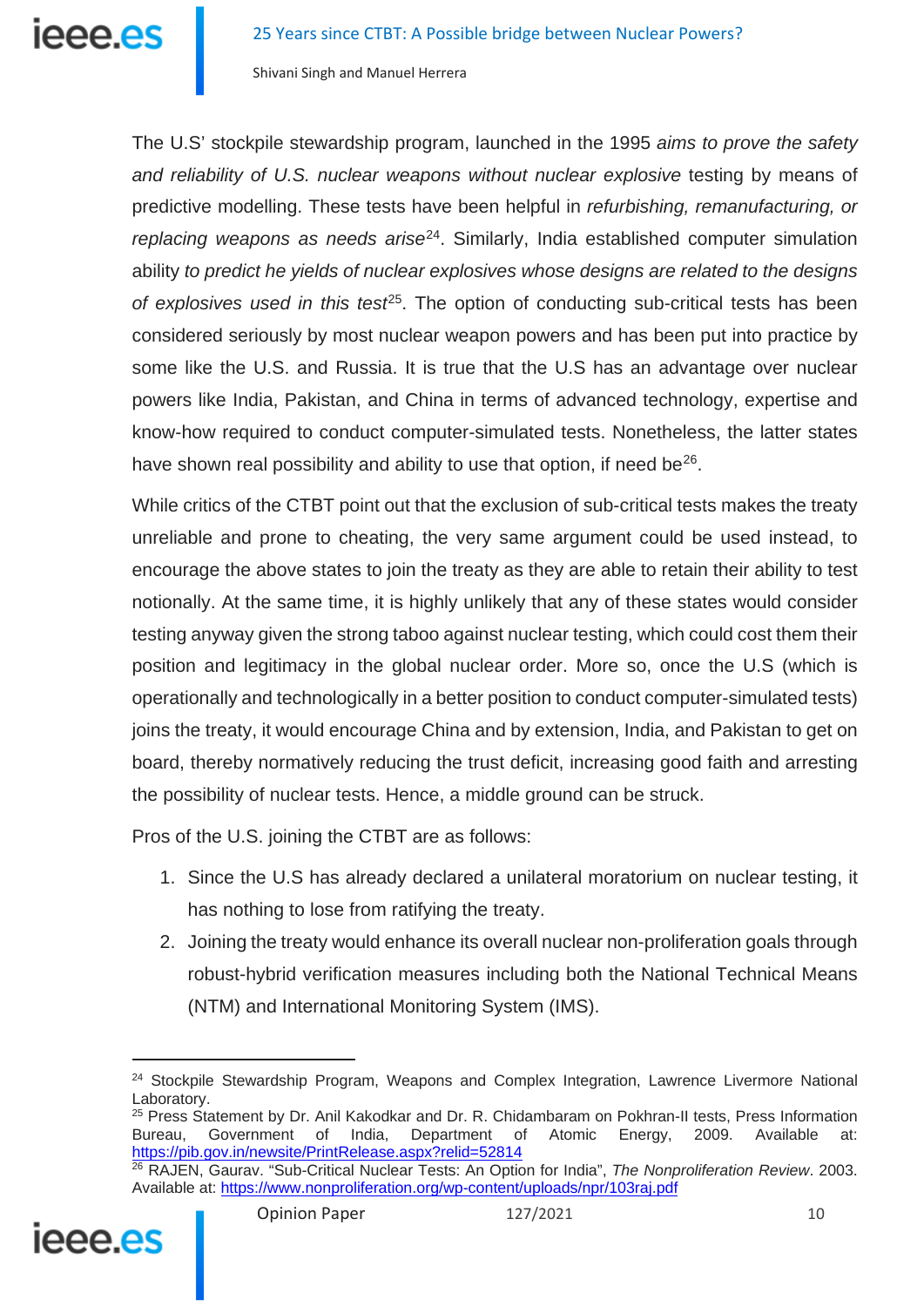- 3. The treaty would assuage the primary concerns of many middle nuclear powers about exclusion and discrimination as the U.S. could appear to be accommodating by addressing the grievances of these states.
- 4. Lastly, the nuclear tests conducted by India and Pakistan in 1998 shortly after the CTBT was adopted in 1996 proved to be a major deterrent for the U.S in finalising the treaty ratification. However, more than two decades later, it is no secret that both India and Pakistan possess nuclear weapons and have been accepted as de facto nuclear weapon powers. U.S' position hence seems outdated, especially given that both the states have declared a testing moratorium. Ratifying the CTBT could thus be a goodwill gesture by the U.S. while accepting the critical reality of the times.

Similarly, the pros of joining the treaty by India, Pakistan and China are as follows:

- 1. Just like the U.S., the three states mentioned have already declared a unilateral moratorium on nuclear testing and hence they won't be committing to anything new by joining the CTBT.
- 2. CTBT does not codify the categories of Nuclear Weapon States (NWS) and Non-Nuclear Weapon States (NNWS) as the NPT does. Instead, the treaty text treats all states which possess nuclear weapons capability equally and at par with each other, thereby avoiding any inadvertent and normative re-enforcement of inequality or discrimination if these states were to join the treaty.
- 3. Joining the treaty would aid the process of equal and long-due accommodation of these states into the global nuclear order, at virtually no added cost. This could also enhance India and Pakistan's bid to export control groups like the Nuclear Supplier's Group (NSG) and present these states as credible nuclear partners.

There are some technical issues that need to be smoothened over concerning all states before a middle ground between these two sets of states can be envisioned. These include the Annex 2 clause that mandates the treaty's entry-into-force to be contingent upon the ratification by 44 states, the exclusion of the disarmament goals from the treaty text and the IMS verification measures that could obstruct sovereignty of states. However, most of these issues are technical in nature and can be resolved if nuclear superpowers and emerging nuclear middle powers come to the negotiating table. The advantages of joining the treaty as listed above far outweigh the costs of not signing and thus can be



Opinion Paper 127/2021 11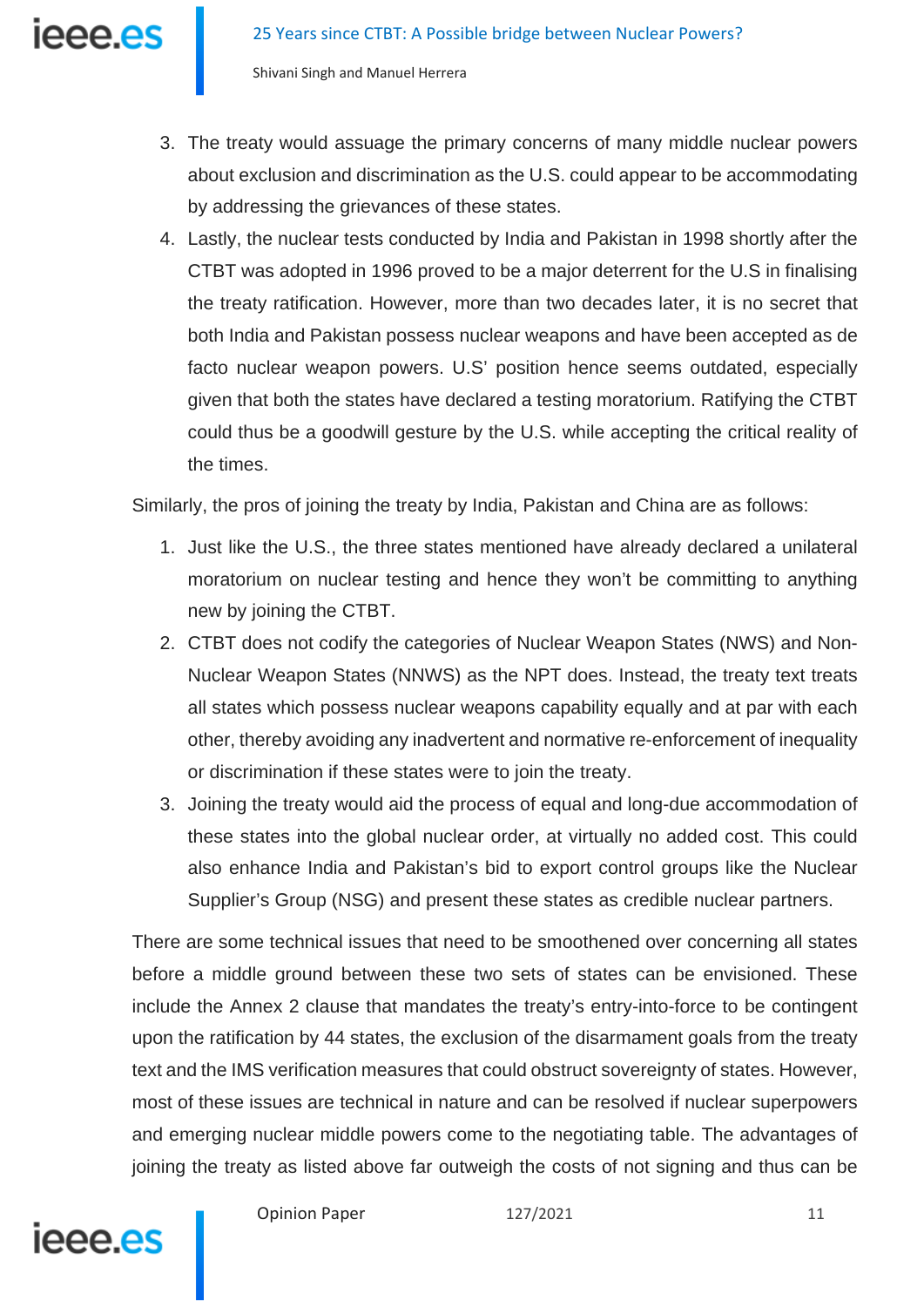

used to arrive at a consensus.

#### **Conclusions**

It has now been 25 years since the CTBT was opened for signature, and the treaty is still in limbo. However, political transition domestically as well as nuclear confidence-building measures amongst some of the 8 states that must ratify the treaty is foreseeable in the future.

It is important to recognize the transformational nature of the CTBT if it comes into force. The treaty is intended to halt vertical proliferation by preventing the modernization of nuclear arsenals, especially by foreclosing the possibility of new low-yield and 'thirdgeneration' weapons that could be used in accordance with a regional nuclear war-fighting doctrine<sup>[27](#page-11-0)</sup>. Additionally, the treaty would also play a key role in preventing further horizontal proliferation by formalizing a strong international norm against nuclear testing. It is true that vertical proliferation and the doctrine of flexible or graduated response by the nuclear powers would remain largely unaffected, and therefore, as several representatives of the US Department of Energy have stated, a return to nuclear testing could still be a possibility<sup>28</sup>.

However, on the positive side there are also some technical controls attached to the CTBT[29:](#page-11-2) which could be an effective non-proliferation tool for verification and monitoring. This includes an International Monitoring System (IMS) network encompassing seismic monitoring, atmospheric monitoring, satellite surveillance, intelligence, and on-site inspections. In this sense, the verifiability of the treaty is attractive to states as a confidence-building measure<sup>30</sup>.

There are added benefits for states joining the treaty to enhance their status and legitimacy in the international order by signalling their NPT obligation of eventual

<span id="page-11-3"></span><span id="page-11-2"></span><span id="page-11-1"></span><span id="page-11-0"></span><sup>30</sup> FINDLAY, Trevor. "A Comprehensive Nuclear Test Ban: Post-Cold War Prospects" Peace Research Centre, Australian National University, Canberra. 1992



<sup>27</sup> ARNETT, Eric. "Nuclear Weapons After the Comprehensive Test Ban", *Oxford University Press*, New York. 1996.

<sup>28</sup> MCDONALD, Eryn. "Is the United States Planning to Resume Nuclear Testing?", *Union of Concerned Scientists*. 2020. Available at: [https://allthingsnuclear.org/emacdonald/is-the-united-states-planning-to](https://allthingsnuclear.org/emacdonald/is-the-united-states-planning-to-resume-nuclear-testing/org))[resume-nuclear-testing/org\)](https://allthingsnuclear.org/emacdonald/is-the-united-states-planning-to-resume-nuclear-testing/org))

<sup>&</sup>lt;sup>29</sup> HOEKEMA, Jan. "CTBT and NPT: An Essential Linkage?" in VAN LEEUWEN, Marianne. "The Future of the International Nuclear Non-proliferation Regime", Martinus Nijhoff Publishers, Leiden. 1995